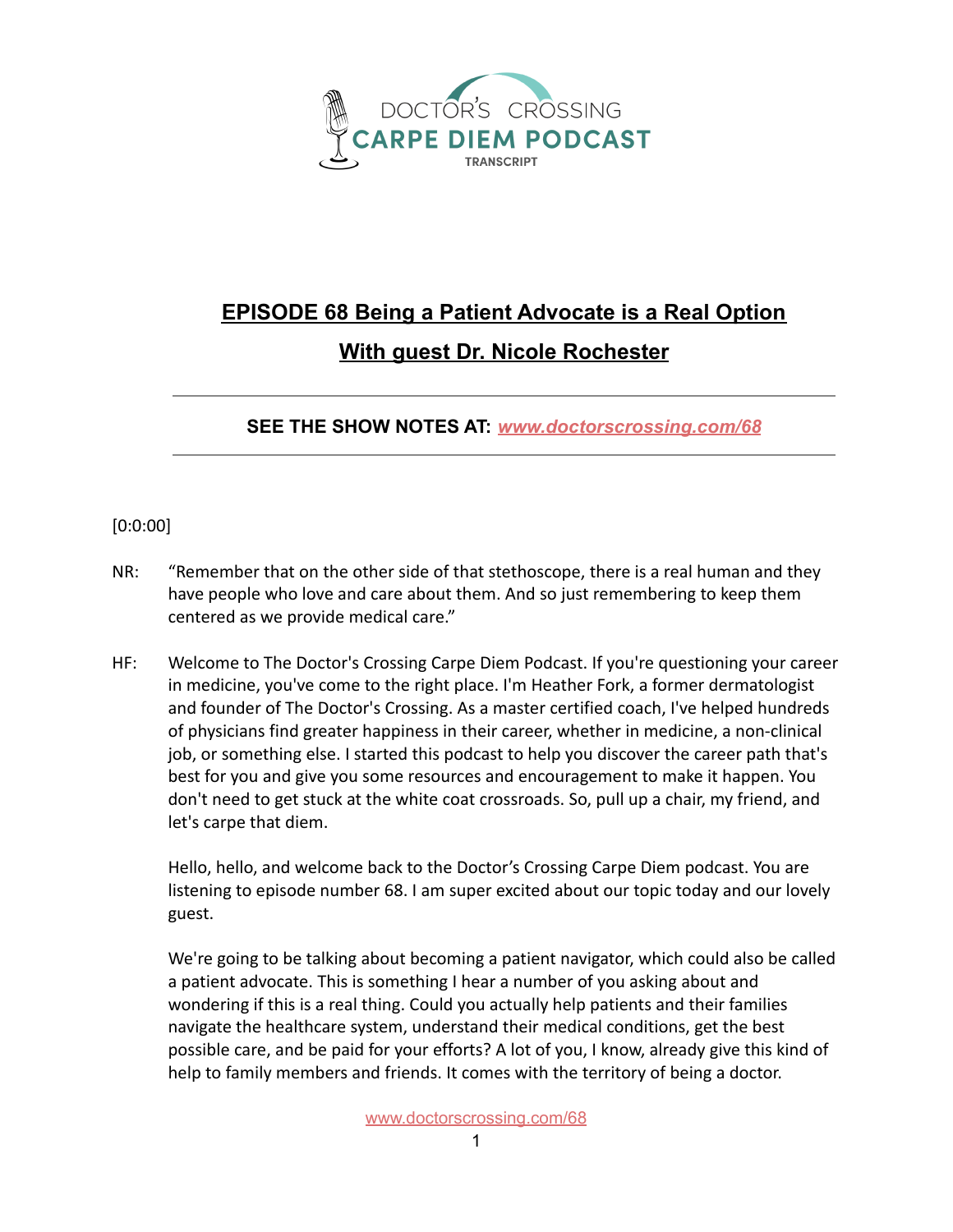

Our guest, Dr. Nicole Rochester started her own business a number of years ago. So she could do just this, be a patient navigator and help individuals get the care they deserve. Seeing the great value of this work, she also created a program where she helps other physicians who want to become patient navigators.

Dr. Rochester is a pediatrician, speaker, and health equity consultant with 20 years of clinical experience, who is the founder of Your GPS Doc. We're going to hear a story about how she got started doing patient navigation and advocacy work, what her day-to-day is like, and some steps you can take if you're interested in exploring this compelling direction. I'm very honored to welcome Dr. Nicole Rochester to the podcast. Hey, Nicole, how are you?

- NR: Hi, Heather. Thank you so much for having me. I'm excited.
- HF: I'm really, really excited. I think a wonderful place to launch is just for you to tell us a little bit about yourself and how you got into this work. And also a little bit about this consulting that you're doing right now, because I think it creates a really nice arc and backdrop to this patient navigation landscape.
- NR: Sure. As you mentioned, I am a pediatrician by training. It's all that I ever wanted to be since I was like seven or eight years old. I initially did primary care for a few years and then transitioned to hospital medicine and was a pediatric hospitalist, medical director, and assistant professor for the majority of my career.

What happened is that in 2010, my dad's health declined. He already had lots of chronic health conditions. He had diabetes, he had hypertension, he had end-stage kidney disease. He was a dialysis patient. He had heart disease, all the things, and his health really started to decline fairly abruptly towards the end of 2010. And my sisters and I really started to see that he was no longer able to take care of himself effectively. So we rather abruptly were deployed as his family caregivers.

And that is really what led to my career pivot. I never wanted to do anything other than medicine. I never had any goals or aspirations of being an entrepreneur. I didn't even want to own my own practice. I was very happy being an employed physician, being a hospitalist, an educator, an administrator.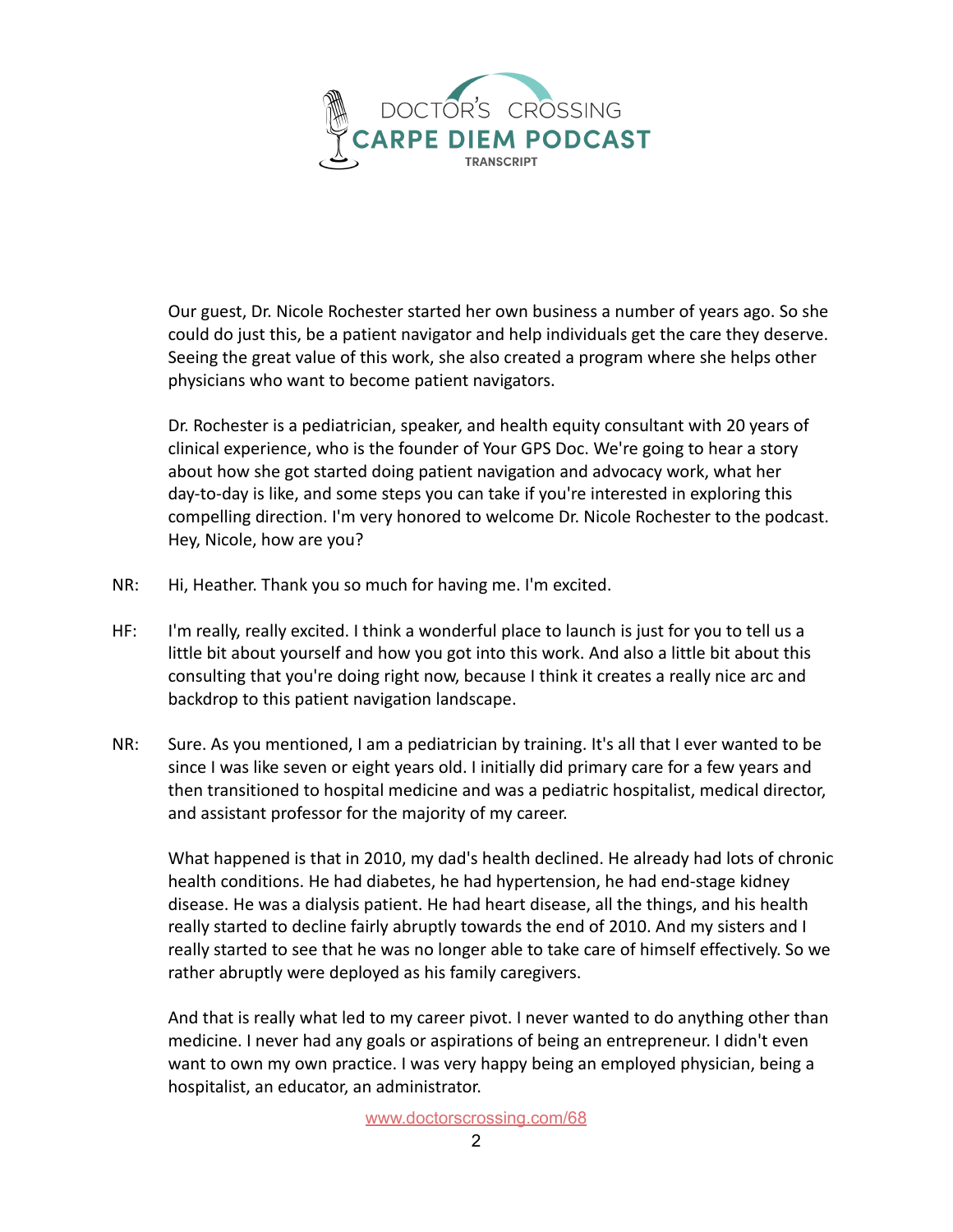

But what happened is that as I began taking care of our dad, we divided up roles. And as the only physician in the family, my job became kind of managing and overseeing my dad's medical care. The experiences that I had caring for him, accompanying him to medical appointments, in and out of the emergency departments, hospitalizations, and some nursing home stays. We ended up moving him into an assisted living facility.

And so, we had all of these encounters with the healthcare system, that for me, as a pediatrician were completely eye-opening. Things that I had never experienced in my role as a pediatrician. And then even as an adult I had been really healthy, really hadn't had to use medical care. Thankfully, my kids, my husband were also healthy.

So, it was like the first time that I was really witnessing healthcare from what I like to call the other side of the stethoscope. And it was not pretty at all, Heather. It was very disheartening seeing the lack of communication, the poor coordination of care. And I just often felt like my dad was kind of just left on the sidelines, that he wasn't really given agency. And also to see that he really didn't seem to want agency. Often, I was the one speaking up in his medical appointments.

And initially, I didn't disclose what I did for a living. I didn't think that that was important. I just wanted to be there as his daughter. I would just kind of sit back and try to engage as his caregiver, but I was often ignored, dismissed. And finally, one day I mentioned that I was a physician and then all of a sudden it was like the demeanor changed. The doctor slowed down and leaned in. I started to see this pattern where, when I identified myself as a doctor who also was his daughter, people treated me completely differently.

And honestly, at times they treated him differently. And most importantly, I started to see that his care was better, and that actually pissed me off. It was great for my family, for my dad, but I just started to think about the fact that that was a privilege that I had and that there were so many times when I spoke up only because I was a physician. I knew things that I wouldn't know if I wasn't in medicine, I was asking questions that the average layperson wouldn't ask.

And so this continued for almost three years, unfortunately, until his untimely death in 2013. After he passed away, I just kept getting this gnawing feeling that I was supposed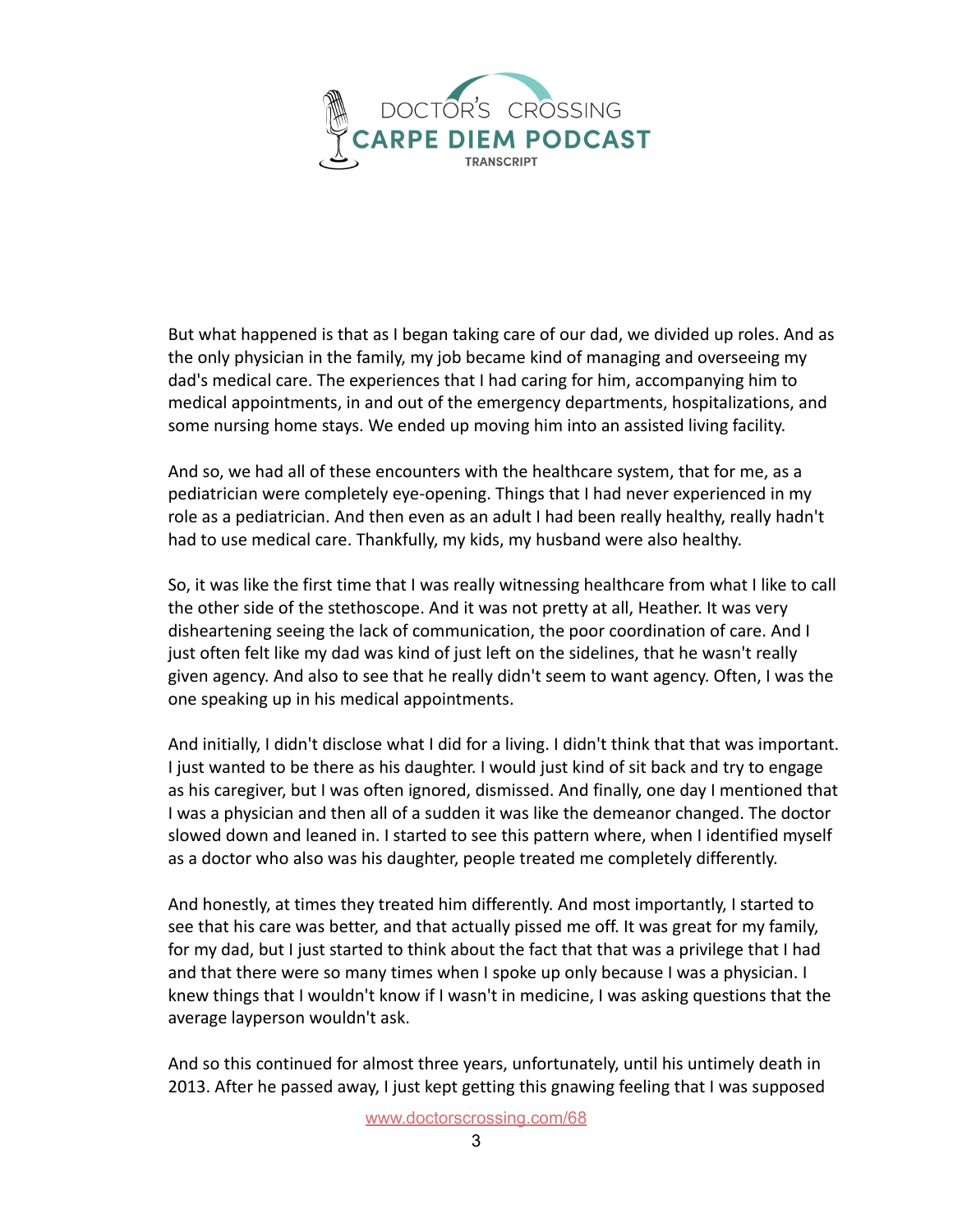

to do something about that. I just kept thinking about experiences that I had with my dad, but I was, again, a pediatrician, my lifelong goal. I loved my job. And so, I just kept pushing those ideas and thoughts back to the recesses of my mind.

And then finally by 2017, I just, I couldn't ignore it any longer. And so, as you stated in the intro, I left my amazing full-time job in pediatric hospital medicine to launch my own company, Your GPS Doc.

The primary mission is to help patients and family caregivers understand and navigate the healthcare system. That's primarily what I did for the first few years of my career, and really enjoyed this new entrepreneurship journey, although it came with a lot of challenges, maybe some of which we'll talk about.

And then to pivot into what I'm doing now, I do still do help advocacy work, but in the spring-summer of 2020, as everybody who's listening knows, in the wake of George Floyd's murder, there was this sudden awareness or reawareness of racism in America. And for me specifically, I started to see an interest and increased awareness of racism in medicine. And that's always been something that I was very interested in.

I spoke up in a board meeting. Next thing you know, I volunteered to give a couple of talks. That put me in the eyesight or the ear site of many healthcare professionals in Maryland and healthcare organizations. And that has led to some very exciting opportunities to do consulting work in health equities. So that's how I'm spending the majority of my time these days.

HF: There's so much in your story that I would like to go and dive into more. It's hard to even decide where to go. But I do acknowledge that it is hard to hear how much things changed when the doctors knew that you were a physician. While we know that happens, it's also disturbing. So I can understand why it made you angry and feel like you need to do something about it.

I do hear this story fairly frequently, where a physician will say, a family member got sick and then they got involved with their care. And they often remark, if I weren't a physician, I know their care would've suffered. And it scares them because they just understand from being on the other side of it, of all the challenges.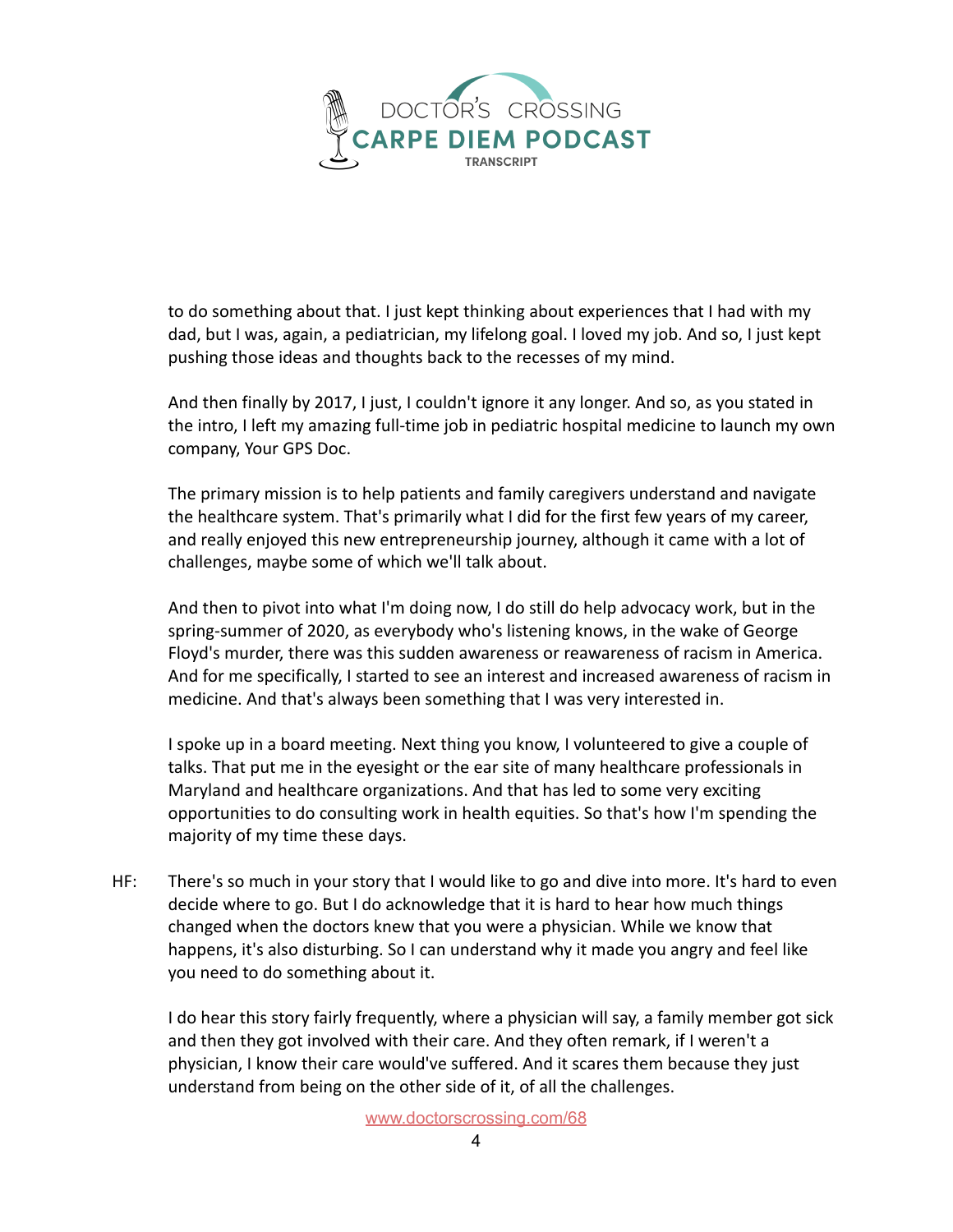

And then they do talk to me about, is there some work as being an advocate? Is this a role that I could actually do? Are there companies that would hire me? Do insurance companies hire me for this kind of thing? So this is where some of the interest is coming in and it's from that life experience and that concern that you have and wanting your loved ones to get the best they can and knowing you want that for other people too.

- NR: Exactly.
- HF: Now, to me, when I listen to your story, it's a sense of someone being called to a mission. And it's nothing to do with, I need to do something different because I'm burned out and unhappy. You said many times over, "I was very happy to do this. I was not thinking of being an entrepreneur." And so, you were probably resisting that call in some way, like, "Please, how can I ignore this?" But you couldn't. And what do you think it was that finally made you decide that you're going to do something, even though you didn't know how you were going to do anything about this problem?
- NR: That's a great question, Heather. I'm a spiritual person and I cannot tell this story without talking it up to God. I don't believe there are any coincidences in life. And like you said, I definitely know that this is a calling. I was ignoring it. And as the years got longer, and particularly as we got close to 2017, I just started getting these messages that I can really note. I can't explain any other way.

And so, people would call me and say, "Hey, I know that you were taking care of your dad. I'm now taking care of my mom. I have this question." And so I just started getting more and more text messages, Facebook messages from friends, colleagues, other family members asking my specific opinion about how to navigate the system more so than I don't understand my hypertension, but it was really related to "My insurance company is saying, my mom can't have this particular wheelchair." Those types of things.

People kept asking me questions about the things that I had done for my dad. I would see random commercials that seemed to just lead me in this direction. I started seeing a lot more about caregiving and it just seemed like it was being placed in front of me over and over and over again. And that's when I finally said "Okay."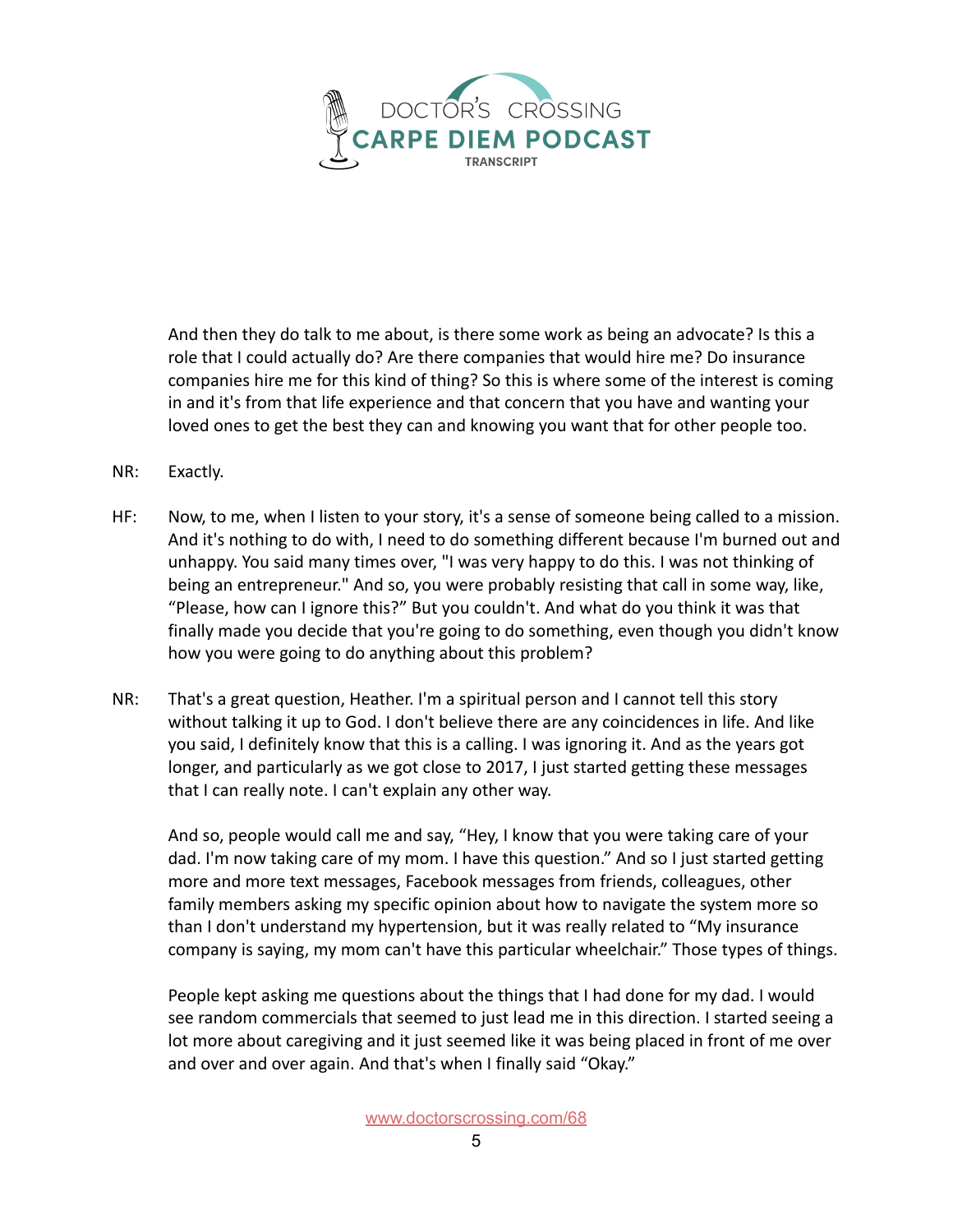

- HF: I get the point. I get the point all right already.
- NR: Exactly. Clearly these are messages. And honestly, my goal initially, because I did enjoy my job. I didn't plan on leaving medicine. I really wanted to keep my job and do this part-time. But as many of the people listening to your podcast probably know, there were a lot of contractual elements and agreements and things of that nature that while I think they were misinterpreted, the conflict of interest and all those types of things, I was essentially told that I wouldn't be able to build my business on the side and continue working for my former institution. And that's when I knew for sure. I had already anticipated that, but once I got that news from human resources, literally that day I decided I was leaving. So, they made the decision for me.
- HF: And you aren't the first guest I've had on the podcast who's talked about something from human resources that was the straw that broke the camel's back, or pushed them in a new direction. It's that one thing, but it's a significant thing. And it's also the universe coming along with a cattle prod and saying, "Making sure that you follow this calling."
- NR: That's exactly right. Because if I had figured out a way to do part-time, I don't know. I mean, I can't say what would've happened, but I was forced to really walk in faith.
- HF: Now, would you like to give us a couple of examples of how you actually do this work? Do you have a few case studies that you could share?
- NR: Sure. Yeah. I think the most common way that I work with patients and families is often, unfortunately in an emergency. A lot of times they will reach out to me when their loved one is hospitalized. When they feel that the care that's being provided is inadequate or subpar, or when they just don't understand the care that's being provided because of all of the communication gaps.

Sometimes maybe they have asked questions about second opinions or transfers, and they're kind of shut down by the medical team or their loved one is incredibly ill in the intensive care unit. And they just really want someone to kind of oversee everything and make sure that everything is being done properly.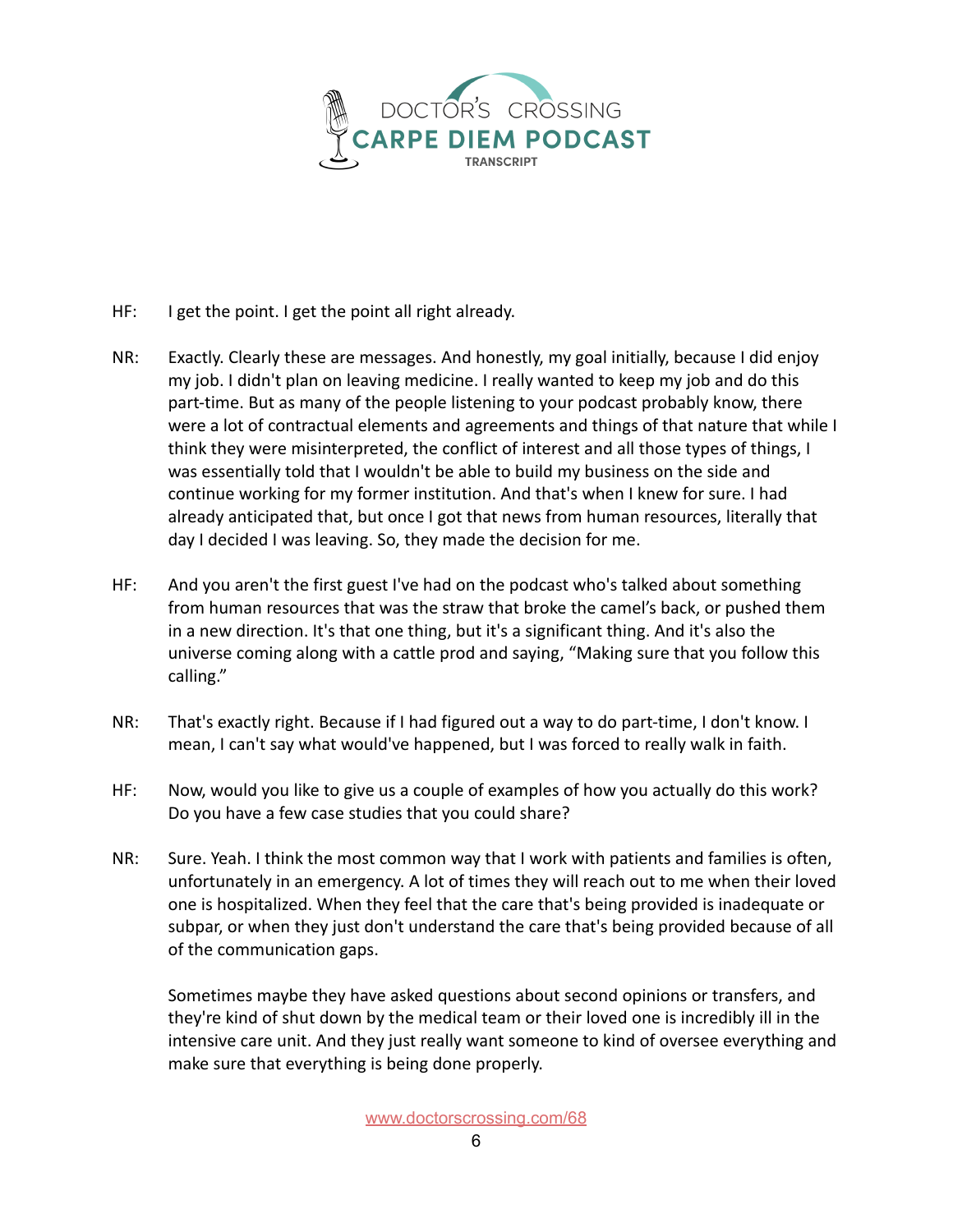

I think probably one of my most complex cases was a family that reached out to me and their loved one had a very complex and rare condition that is really only treated well in a few institutions throughout the country. And this person was in a community hospital that honestly did not have the capacity to care for her properly. They were doing their absolute best, but they were really in over their heads. And the family knew that, and this person was getting worse and worse and worse.

And so, they reached out to me because they had been trying to orchestrate a transfer on their own, and they just kept meeting all of this resistance. I was able to work with them and did some research, found out the top specialists in the country for this particular condition and was able to with lots and lots of phone calls, lots of emails, a little bit of begging, but again, because I'm a physician and a health advocate, I was easily able to hop on phone calls with top-notch specialists in the country. They returned my emails. And so, I was able to make contact and had a gracious, gracious physician accept the transfer.

That's probably one of my most complex cases. One of my easier cases is when a family reached out to me at the beginning of a diagnosis of dementia for their family member. And they just wanted to be proactive. They had just received this diagnosis. They anticipated that there was going to be this uphill climb and they knew that in time there was going to be some decline.

And so, they wanted me to come along to really help them understand what their loved one's needs were going to be. What other doctors need to be involved, which specialists should they be looking into. And then really planning in terms of long-term care, making sure that they had things in place for when the condition was going to decline, and really just keeping them abreast of new research related to the condition.

That journey was very different because it wasn't like an emergency. They had time. I had time to really walk hand in hand and be very proactive. That's just two examples. Sometimes people will reach out to me because they are looking for a new health insurance plan and they're confused. There are 15 options, particularly those who are buying insurance through the open market. And I've helped individuals pick out proper health insurance or transition to Medicare. So, there's lots and lots of ways that I work with my clients.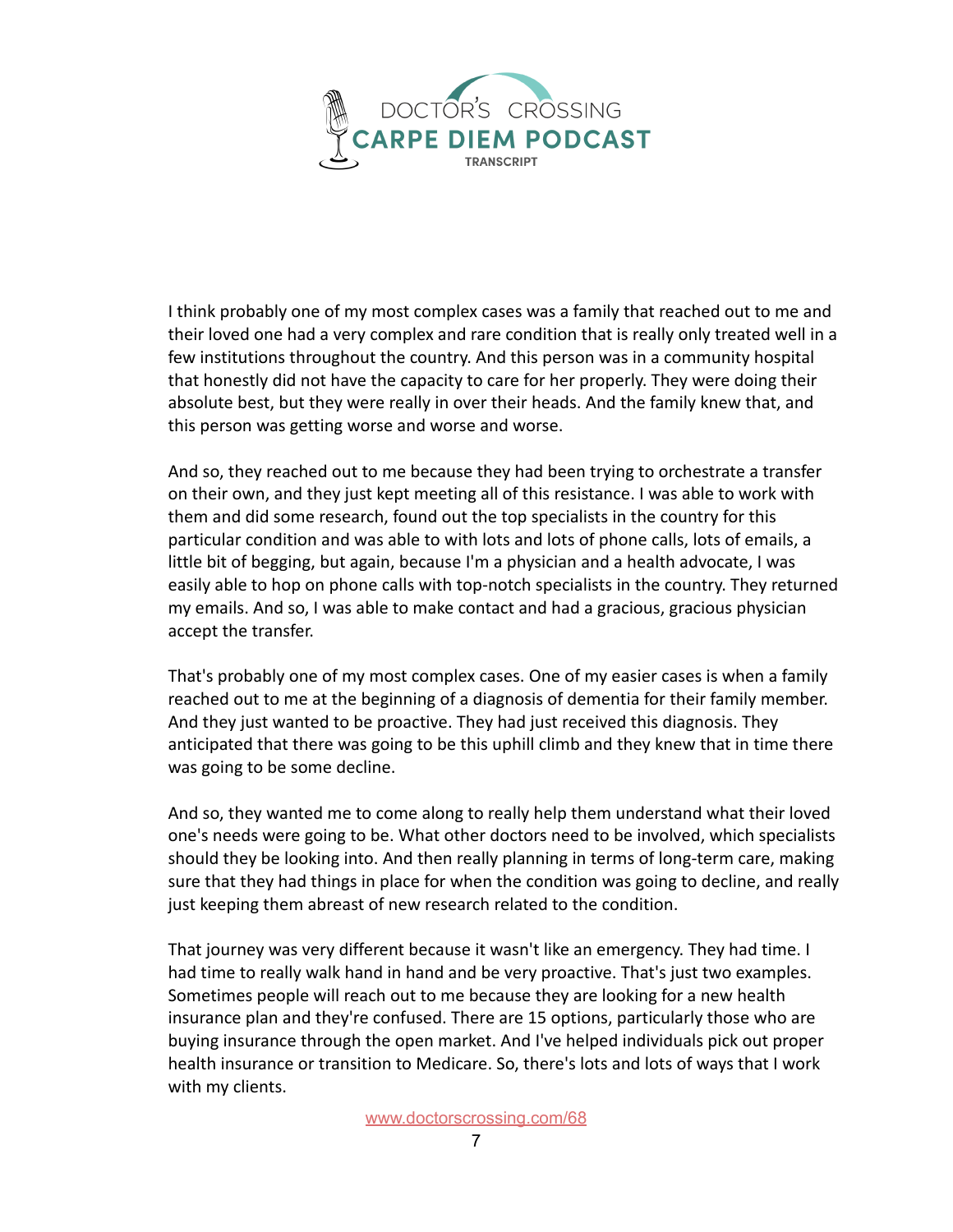

- HF: Those are really excellent examples. And it just shows how we do have this inside advantage for so many of the things that you're helping with. And just the peace of mind that I'm sure you bring when you come on board to these families and the patient of knowing someone cares and someone's going to advocate for them. That in itself is priceless.
- NR: Yeah.
- HF: I know you're doing more of the consulting work and health equities and disparities here now. But if you think back, maybe when you were doing this navigation work full time, what did a typical day look like for you?
- NR: That's one of the things that I love about health advocacy, is that there really was no typical day. A lot of the days were different. That's also why I got into hospital medicine because the day-to-day grind of outpatient pediatrics was becoming a little bit mundane.

But I would say, if I were to describe a typical day, it would probably involve a variety of things. One would be, I usually would have a few discovery calls with potential clients. So people would find me and clients who were looking for someone to work with, either them or with their family members. And they would schedule a call with me, where we would hop on the phone and it would give me an opportunity to learn a little bit more about what was going on with them or their loved one, to then articulate to them how I thought I could help. And then to talk in more detail about the charges for those services.

I would usually have maybe one or two of those in a given day. Then a lot of my day would really involve active work with my clients. And that could be doing research on a particular health condition, research on treatments for a health condition. That could involve looking at health insurance policies and researching those based on the client's needs and really trying to figure out what's a good match. That could involve sometimes researching skilled nursing facilities, home care agencies.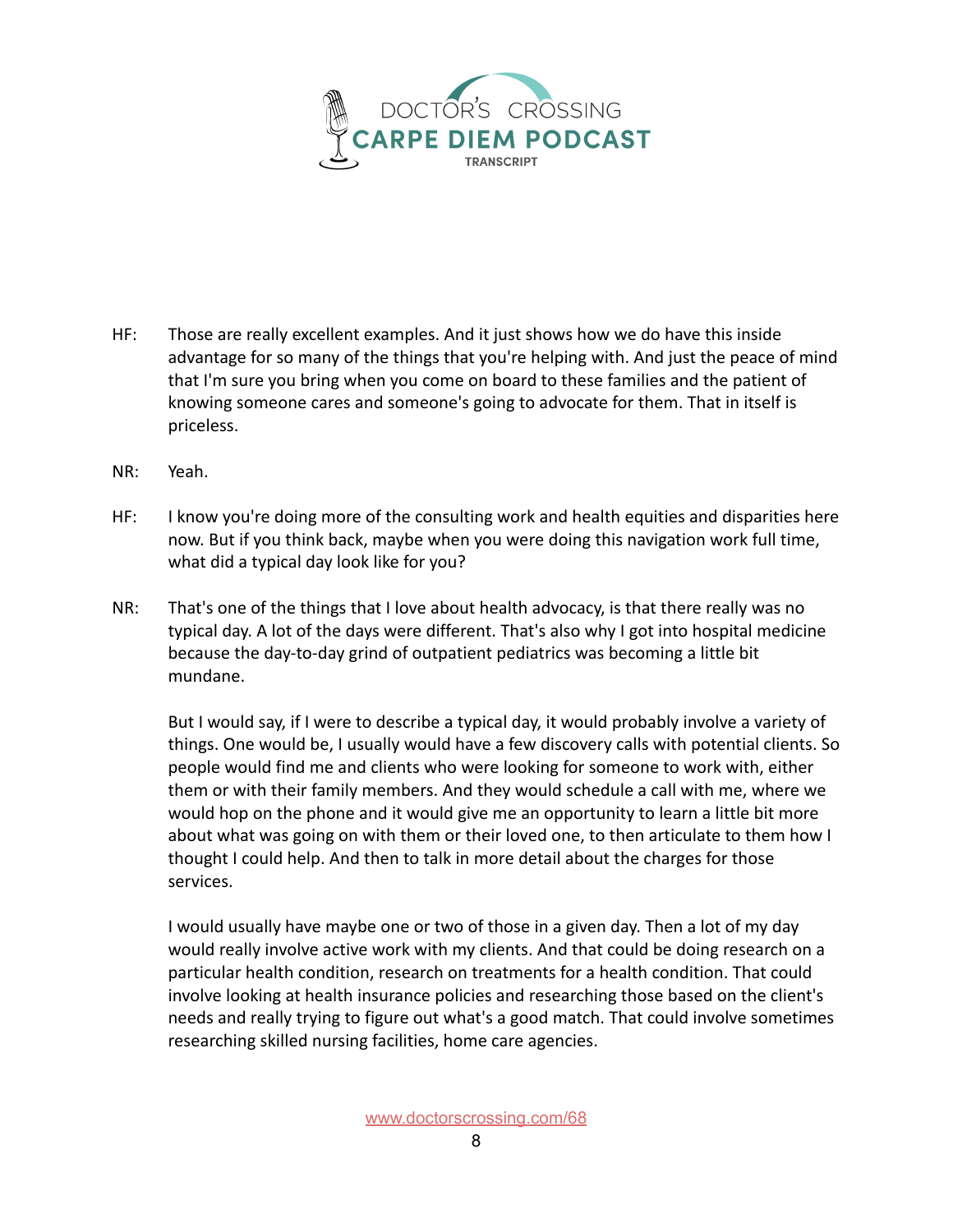

I recently worked with a client who was having a hip replacement, and this client wanted some assistance with really finding a home care agency that was highly rated and that met some of this client's specific criteria. Sometimes it involves vetting home care agencies, or even individual healthcare practitioners, helping people find second opinions.

A lot of it is research. And then some of that is also spending time collaborating with other physicians, other providers. I am very clear in this role that I am not the doctor. I am not that person's healthcare provider or physician. Sometimes it's getting on the phone call with a physician, with a hospitalist, with a specialist and getting a better understanding of what's going on with a hospitalized patient, talking with the case manager and coordinating family meetings, being on a family meeting, either through Zoom or on a phone call or in some cases in person. There are so many things that occupy my day and there's a lot of variety.

- HF: It sounds like a lot of interacting and communicating and going back and forth with information. When you think about this as a possibility for a physician, what are some things that they should know in terms of could this be viable for them as a full-time job, or should this be more of something that side gig? How do you even think about doing this work?
- NR: I first want to say that I think that every physician would be an amazing professional health advocate or patient advocate. Because as you stated earlier, Heather, this is what we do in our everyday work. When I'm talking to physicians who are interested in this work, what I hear over and over again is I want to do this for my patients, but I just don't have the time or I do a little bit of this, but I feel torn and conflicted because I just don't have the time to really sit down and help them understand.

The first thing I want to say is that we do this naturally, this is all so ingrained in how we want to be able to help our patients. In terms of financial viability, it definitely is something that because we are such high earners, I think that unless you have a really big flush fund, this is something that I would recommend physicians start out doing as a part-time side gig. And then using your full-time clinical job or your part-time clinical job, or in my case, I had a part-time nonclinical job to literally fund your business as you grow it.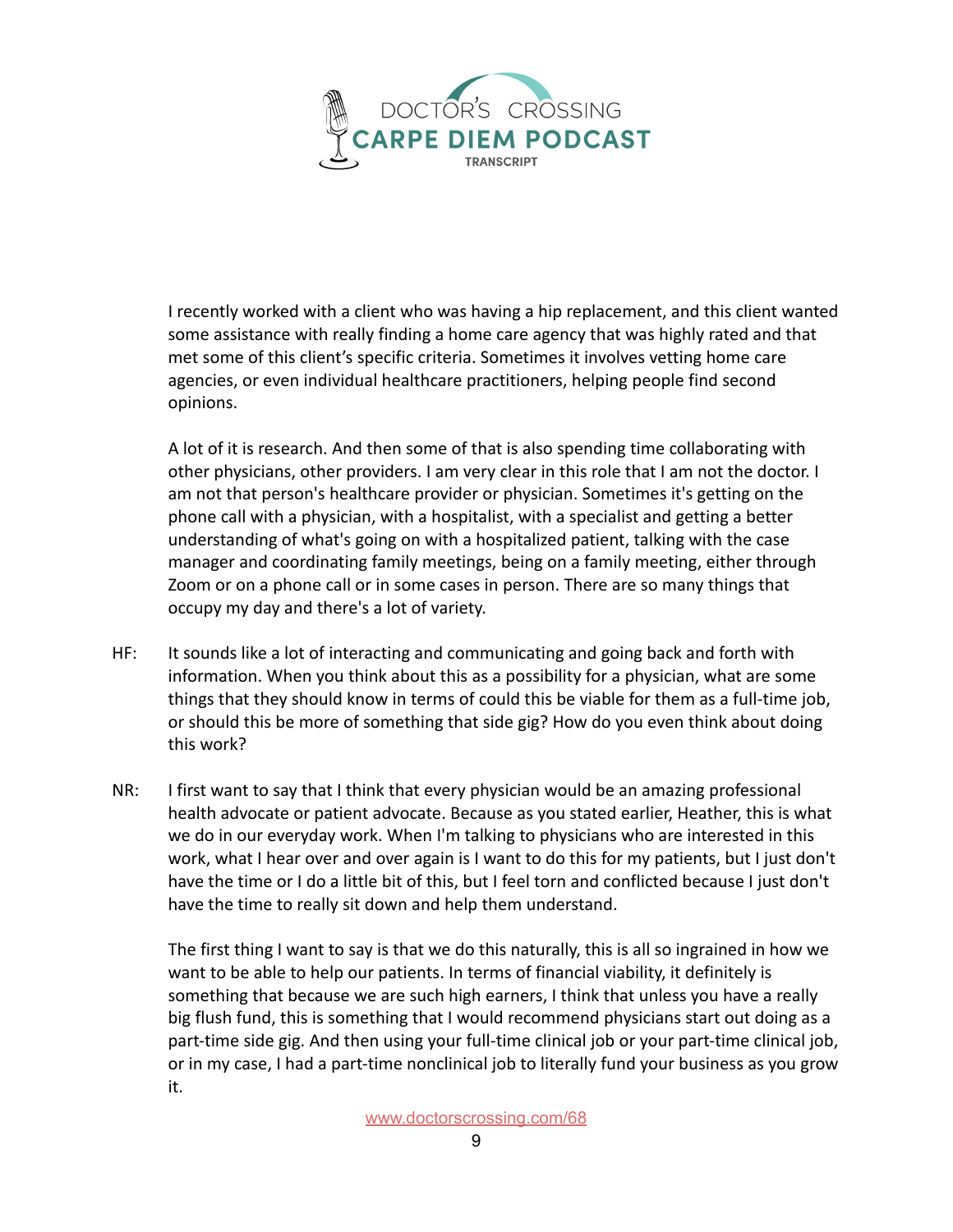

I think it's hard to immediately replace a six-figure income realistically with a health advocacy practice, but over time, especially if you're willing to think outside of the box and do some things outside of just one-on-one advocacy, this absolutely can replace a modest physician income.

- HF: Are you able to talk a little bit about what people charge when they do this kind of work?
- NR: Sure. The funny thing is when I started, I knew nothing about the field. I knew nothing about how much to charge and like everything else, Heather, people are a little tight-lipped when it comes to this. As I started trying to do research and find out how much should I even charge for this?

I had some difficulty getting those answers, but ultimately, I have been able to discern that the range for these services varies greatly, depending on your background. Some of us are physicians, some are nurses. If you have a license, licensed professionals can certainly charge more for this. Laypeople who are doing health advocacy work tend to charge less.

There's also a lot of variability geographically. Those in small rural towns charge a lot less than those of us that are either in big cities or near big cities. I've seen ranges anywhere from literally \$50 to \$75 an hour, all the way up to \$450 to \$500 an hour. I think within the range of physicians who are health advocates, I think an average is probably anywhere from about \$150 to about \$300 an hour.

- HF: Thank you for sharing that. And you brought up a really good point about how we can do one-on-one work and that we can't scale that. We only have so much time, but you mentioned that you can get creative and do some things to enhance this income. Do you want to mention what a couple of those things might be?
- NR: Absolutely. I very early on started doing professional speaking engagements. I've always loved speaking and teaching and presenting and as a former academecian, that was something that I would do regularly with medical students and residents. I knew that I was going to want to have speaking as a component of my business. And so, professional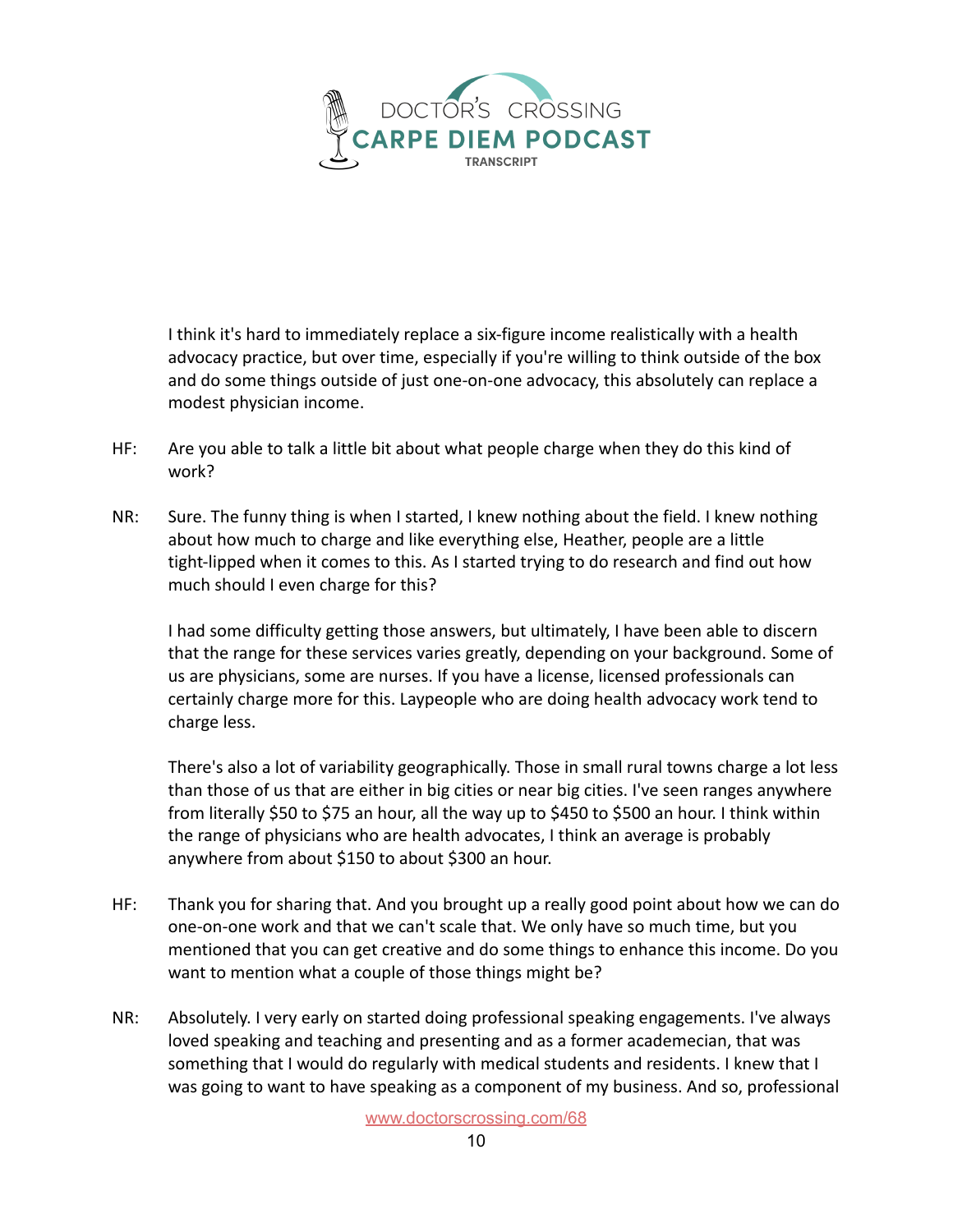

speaking either to local organizations, community organizations, but even to larger healthcare organizations. I've spoken at national conferences, I've done a TEDx speech, which of course was unpaid.

But speaking is absolutely one way that you can augment your revenue. You can also do paid workshops. I've done paid workshops for rising college students and their parents, teaching them about navigating the healthcare system for the first time on their own. I've done paid workshops for caregiver conferences, helping caregivers understand and navigate the healthcare system.

Workshops, webinars, things of that nature are another way. You can create courses. I have a course, "Health Insuarance for Bosses'' that was really designed, again, out of my own personal experiences. When I left my full-time job, I also left benefits behind. My husband is also self-employed. And so, we had to suddenly find health insurance for ourselves and our two kids.

That experience taught me a lot about how to properly shop for health insurance, and how to navigate the Affordable Care Act website. And after a couple of rounds of doing that, I took that knowledge and began sharing it through a course to other entrepreneurs who were struggling, trying to understand how to purchase their own health insurance. You can do courses. Then I now have a coaching program where I'm teaching other doctors how to become health advocates. There are lots of ways that you can augment your income.

You can also develop guides and have worksheets and PDF guides and things of that nature that you can share with either clients, but for those who may opt not to work with you as a client, maybe you're outside of their price range, but maybe they can afford a \$25 or a \$30 PDF that gives a guide for them to walk them through that process. And that can be a way to get passive income as well.

HF: I have to laugh, Nicole, because you being a reluctant entrepreneur are a born entrepreneur, because just listen to all those ideas that she just rattled off. I hope you were taking notes if you're interested, because even if you're not interested in patient navigation, she just said, whatever business idea you have, there's so many different ways to monetize it and create massive income even, and scale what you do. Just take that idea and run with it for whatever you're interested in. I just want to take a quick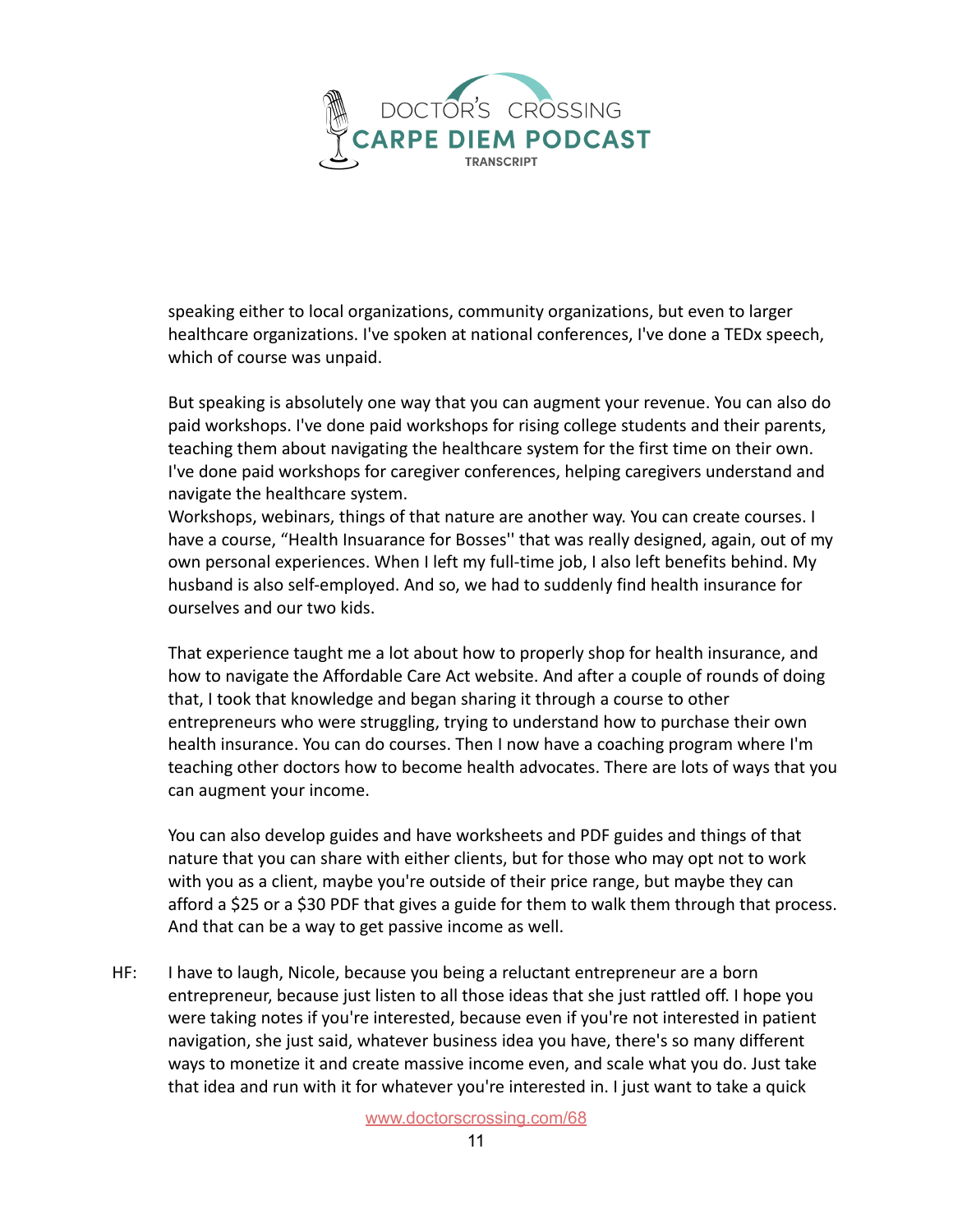

pause here for a special message, and then we'll be right back because I want to have Nicole talk to us about this coaching program.

LinkedIn has been one of the most helpful resources for my clients in landing great jobs. Initially, many of them were reluctant to put themselves out there and network on this platform. But once they created a profile and learned how to use LinkedIn strategically, they had a lot of success.

My LinkedIn for Physicians course shows you how to create your own standout profile, have success networking, and land nonclinical jobs. To learn more about this online course, go to doctorscrossing.com/linkedincourse or simply visit the Doctor's Crossing website and hit the products tab at the top of the page. Now, back to our podcast.

All right, we're back with Dr. Nicole Rochester who's talking to us about patient navigation. So, Nicole, this is great that you created a program to help other physicians do this because I'm sure some of them listening are going, "This sounds great, but how? How do you even get clients? How would I get started?" That's always the big roadblock is "How?"

- NR: Absolutely. Like I said, that was a roadblock for me. In full transparency, Heather, the first almost one year of my "business", and I'm putting "business" in quotes because my husband very gently and lovingly challenged me one day and said, "Is this going to be a hobby or is this going to be a business?"
- HF: A jobby. I know, I know.
- NR: I was not making any money. I was spending my days as a doctor, as you know, we overanalyze everything. I found myself in this analysis paralysis phase, and I just kept thinking, I just need to learn one more thing. I just need to check one more box. And so I spent a lot of time doing a lot of research, listening to podcasts, reading books, anything that I could find remotely related to health advocacy, picking brains, all those things that we do.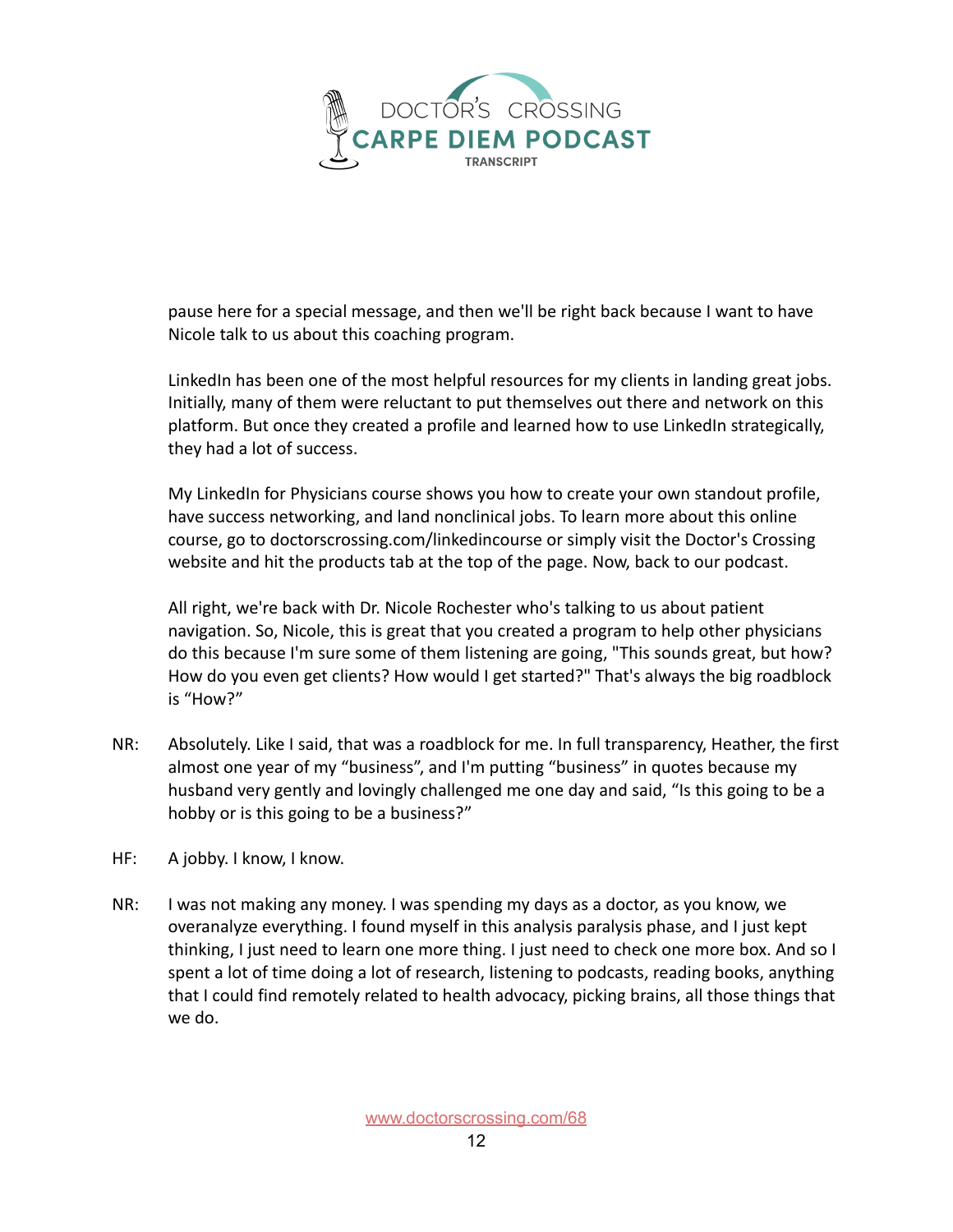

I learned a lot. And then once I finally took that next step and moved forward and started learning how to take imperfect action, putting the things into place that I had learned, my career trajectory just shot upward.

What I realized on the other end of that is that had I had that knowledge at the beginning, I would not have wasted so much time. I would've been profitable much sooner, and it just wouldn't have been such a difficult journey. And so, over the last couple of years, I've had so many physicians reach out to me saying "I want to do what you do, or how did you get started?" And so I would hop on the phone and share information with them for hours. Then as I've gotten busier, I just no longer had the time or the bandwidth to do that.

But I also have this passion. I am dedicated to helping more physicians do health advocacy work, because I'm a little biased, but I think that we're amazing health advocates. I decided to package all of that information that I gathered, my own personal experiences, my challenges, my triumphs, as well as my trials and just put it all in one place so that instead of Googling and doing all the stuff that I did, you can just come here and get everything you need to know.

And so we talk about just what you said, how to get started. From the very basics, starting with mindset, which was a huge barrier to me. I realized that many of the things that make us physicians often make us poor entrepreneurs, poor in money, but I guess we could say that too.

But there are some mindset blocks and some things that make us great doctors, but make us very unwilling to take risks, which is an important part of being an entrepreneur.

We start with mindset, we talk about the basic business building blocks. I teach about business structure, the different entities, helping individuals understand what the differences are and what may be best for you. We talk about the legal aspects of health advocacy, specifically as a physician. What does this mean for malpractice insurance? What are the other types of insurance that you need to have? The dangers of crossing that line, providing medical advice when you're not supposed to do that as a health advocate. We talk about the variety of services that you can offer as a health advocate,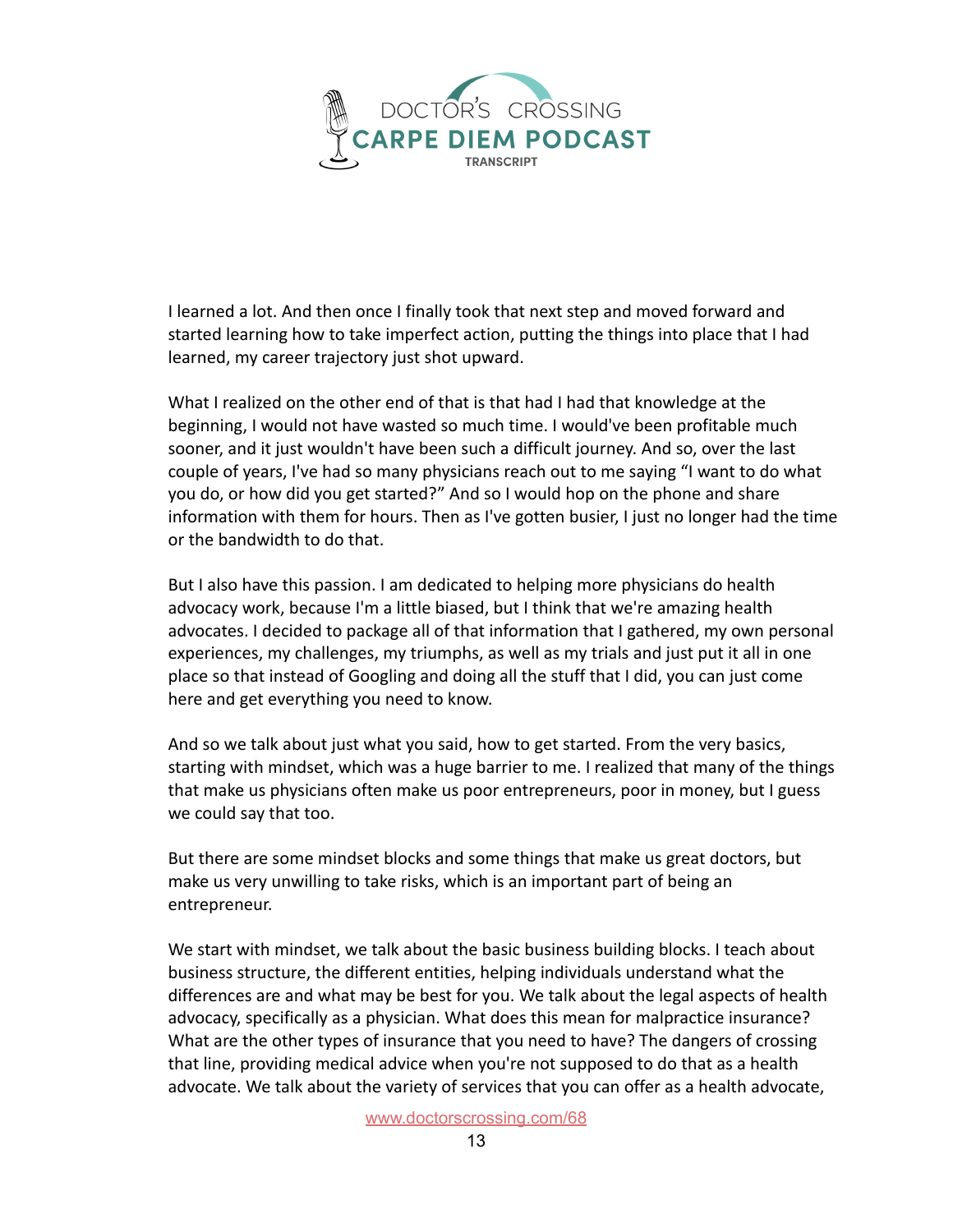

how to price those services, how to market those services, how to find your clients, all of those things all packaged in this coaching program. I'm really, really excited about it. I initially did it one-on-one, and now I'm launching it in a group format for the first time. And it's going to be great.

- HF: It makes me want to take the course, even though I don't want to be a patient advocate because it just sounds like you have everything soup to nuts, and you have such a lovely personality. I'd like to just be alone just to get your glow.
- NR: Thank you.
- HF: Yes. You have this wonderful energy. Where can people find out about this course and about you?
- NR: People can find out for the course, right now we are about to start our first cohort. By the time this airs, we probably would've already started. There is a waiting list and you can go to bit.ly/NHAapply1. I'll say that again, bit.ly and then all caps, NHA, lowercase, apply1. And that's where you can go to fill out the application, you get on the waiting list. I'll reach out to you and we'll schedule a call so that we can see if you're a good fit.

We will be opening up enrollment again, likely in April. And the next cohort will probably launch in late May to early June. Otherwise, people can find me at my website, www.yourgpsdoc.com. I'd love for you to follow me on social media. I am now more active on Instagram thanks to my oldest daughter, who's my social media manager.

- HF: All right. Can I borrow her, Nicole?
- NR: Yes. Oh my God. Find me on Instagram @thegpsdoc. You can also find me on Facebook under the same handle, Twitter, just search Nicole Rochester, and also at LinkedIn. I love LinkedIn. So, I'd love for people to follow me on LinkedIn as well.
- HF: Well, this is great. I'm sure there'll be people reaching out to you. And I'll put all of this information in the show notes so people don't have to remember it and they can find you. Do you have any last words that you'd like to share?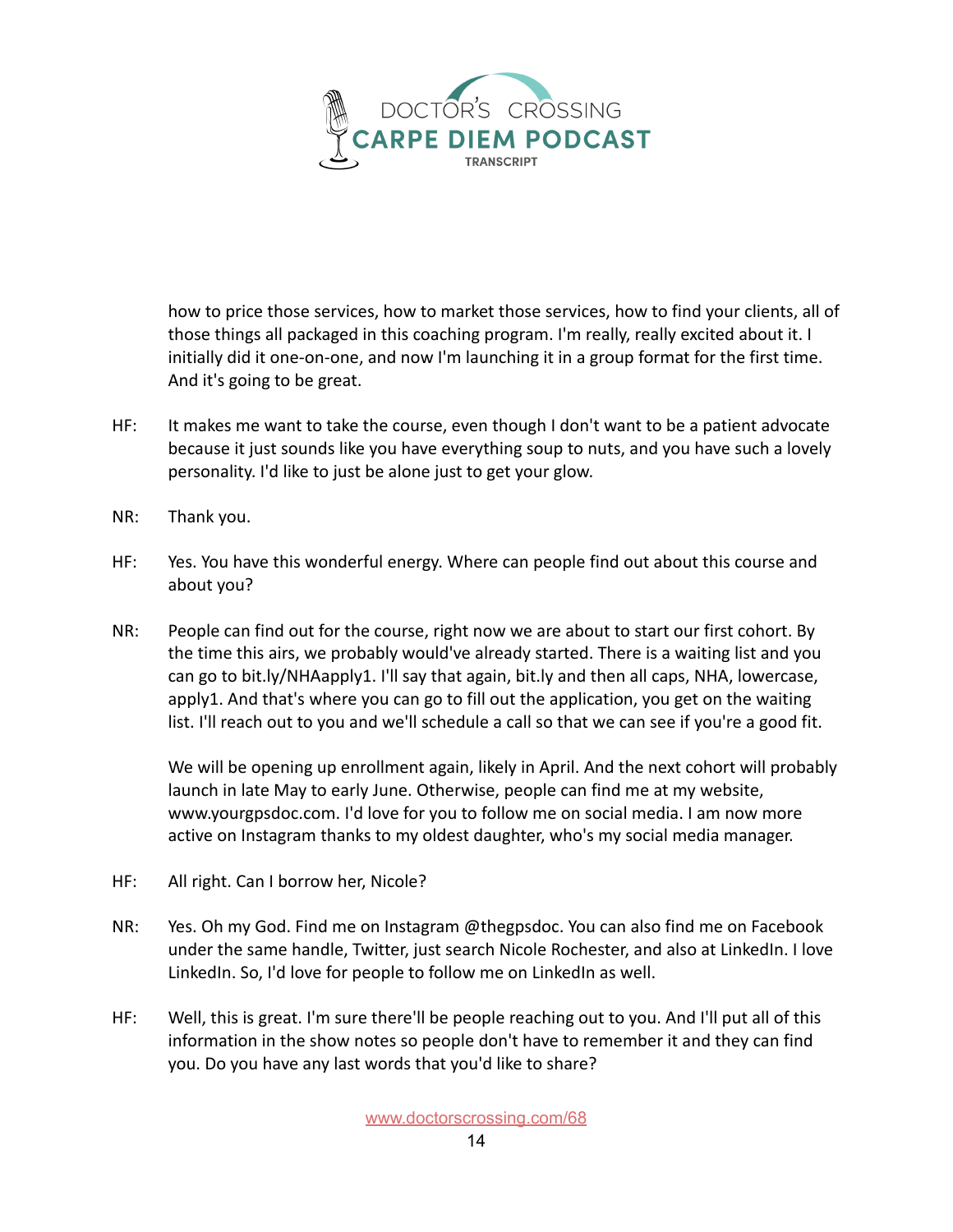

- NR: I think my last words would be my kind of centering motto, which is that patients and family caregivers belong at the center of every medical team. And I truly believe that. For all the physicians listening, I know that you are time-strapped. I know that there are tons of administrative barriers and lots of things that you're being asked to do that have nothing at all to do with providing good medical care, but I would just implore you to remember that on the other side of that stethoscope, there is a real human and they have people who love and care about them. And so, just remembering to keep them centered as we provide medical care.
- HF: Oh, that's such a beautiful message. Thank you so much for coming on the podcast, Nicole. It's just been a treat to have you here. I've been wanting to have you on for a long time, so I'm glad we got together, and thank you for all the work that you're doing to just make this world a better place. You make a big difference and you're a bright spark, and I'm sure there's more to come.
- NR: Thank you, Heather. This has been awesome. I appreciate you having me.
- HF: Thank you. Thank you. All right, guys. I just want to reiterate something here that's really powerful in her story, is that we're often given some guidance about the direction for us to go in, but it typically starts kind of quiet and then it gets louder and louder. We have to sometimes get still or really tune in to, "What am I hearing? What is calling me?" And one of the clues is, there's energy around it. There's something connected to your spirit that makes you focus in this area and want to do something.

So don't worry about the how, because that's where we shut down this energy. We shut down our calling. We shut down our guidance. Just know that the how is figureoutable. We can always figure that out. But try to really listen to what's going on that's calling you. Nicole said, "I just couldn't put it down. It just kept nagging at me and getting louder and louder." I'm just curious if there's something calling to you to pay attention to it and find out what it really means, because that could be a new direction for you.

All right. Thanks so much for listening guys. Don't forget to carpe that diem and I'll see you in the next episode. Bye for now.